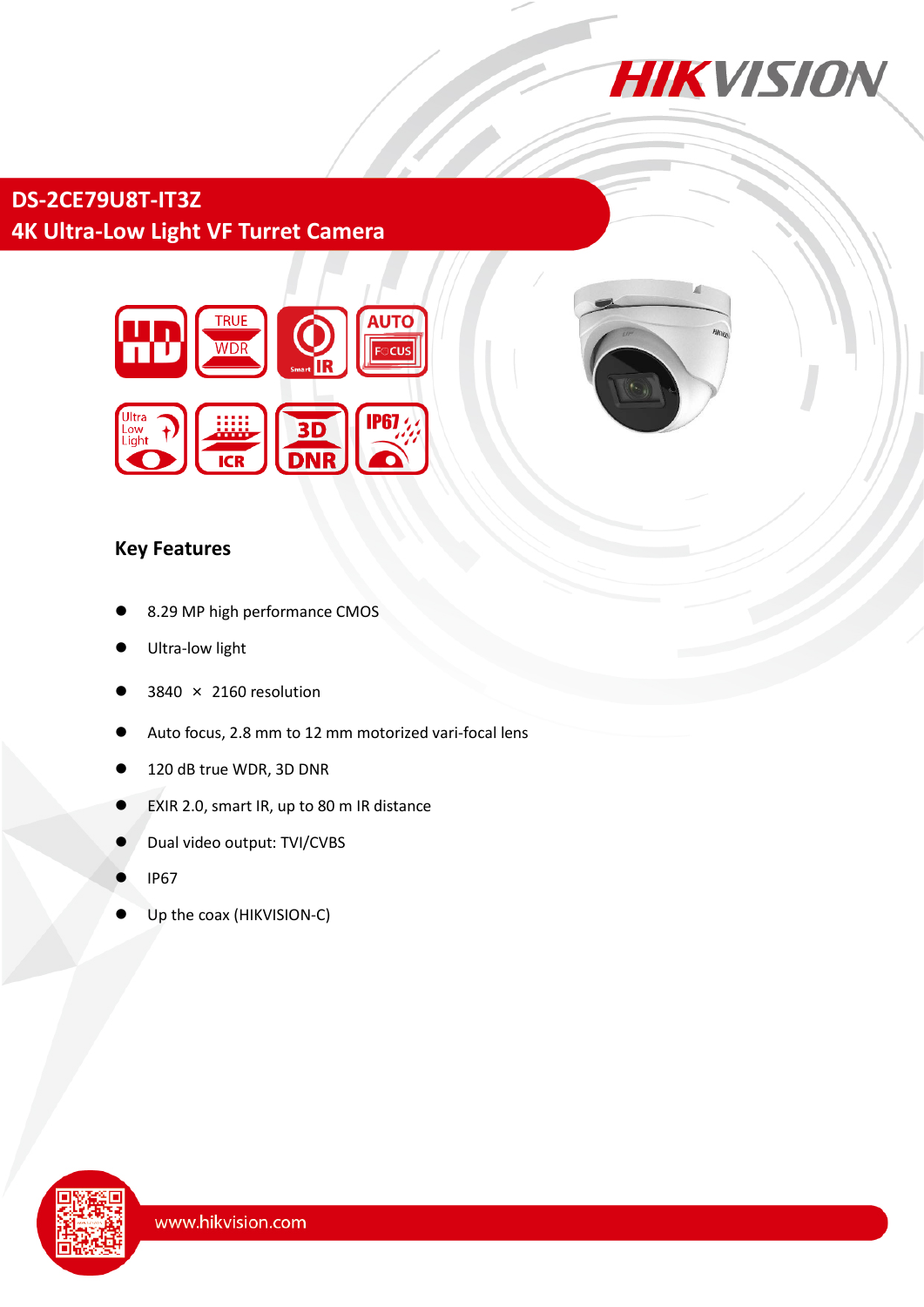

## **Specification**

X

| <b>Camera</b>                       |                                                                                                                 |
|-------------------------------------|-----------------------------------------------------------------------------------------------------------------|
| Image Sensor                        | 8.29 megapixel progressive scan CMOS                                                                            |
| Signal System                       | PAL/NTSC                                                                                                        |
| <b>Frame Rate</b>                   | PAL: 8 MP@12.5fps, 5 MP@20fps, 4 MP@25fps, 1080p@25fps<br>NTSC: 8 MP@15fps, 5 MP@20fps, 4 MP@30fps, 1080p@30fps |
| Resolution                          | 3840 (H) × 2160 (V)                                                                                             |
| Min. illumination                   | Color: 0.003 Lux@(F1.2, AGC ON), 0 Lux with IR                                                                  |
| <b>Shutter Time</b>                 | PAL: 1/12.5 s to 1/10,000 s<br>NTSC: 1/15 s to 1/10,000 s                                                       |
| Slow Shutter                        | Max. 16 times                                                                                                   |
| Lens                                | 2.8 mm to 12 mm motorized vari-focal lens                                                                       |
| <b>Horizontal Field of View</b>     | 108.1° to 45.6°                                                                                                 |
| Lens Mount                          | $\Phi$ 14                                                                                                       |
| Day & Night                         | IR cut filter                                                                                                   |
| Angle Adjustment                    | Pan: 0° to 360°, Tilt:0° to 75°, Rotate: 0° to 360°                                                             |
| Synchronization                     | Internal synchronization                                                                                        |
| WDR (Wide Dynamic Range)            | 120 dB                                                                                                          |
| <b>Menu</b>                         |                                                                                                                 |
| AGC                                 | Support                                                                                                         |
| Day/Night Mode                      | Auto/Color/BW (Black and White)                                                                                 |
| <b>White Balance</b>                | Auto/Manual/Natural                                                                                             |
| Privacy Mask                        | ON/OFF, 4 programmable privacy masks                                                                            |
| <b>BLC (Backlight Compensation)</b> | Support                                                                                                         |
| 3D DNR (Digital Noise Reduction)    | Level 1 to 10                                                                                                   |
| Language                            | English                                                                                                         |
| <b>Functions</b>                    | Contrast, Sharpness, Saturation, Mirror, Defog, HLC                                                             |
| <b>Interface</b>                    |                                                                                                                 |
| TVI Video Output                    | 1 HD analog output                                                                                              |
| <b>CVBS Video Output</b>            | 1 CVBS output (75Ω/BNC)                                                                                         |
| <b>General</b>                      |                                                                                                                 |
| <b>Operating Conditions</b>         | -40 °C to 60 °C (-40 °F to 140 °F), humidity: 90% or less (non-condensation)                                    |
| Power Supply                        | 12 VDC ±25%<br>*You are recommended to use one power adapter to supply the power for one camera.                |
| Power Consumption                   | Max.14 W                                                                                                        |
| <b>Ingress Protection</b>           | <b>IP67</b>                                                                                                     |
| Material                            | Metal                                                                                                           |
| IR Range                            | Up to 80 m                                                                                                      |
| Communication                       | Up the coax, Protocol: HIKVISION-C (TVI output)                                                                 |
| Dimensions                          | 134.3 mm × 123.9 mm × 111.4 mm (5.29" × 4.88" × 4.39")                                                          |
| Weight                              | Approx. 630 g (1.39 lb.)                                                                                        |